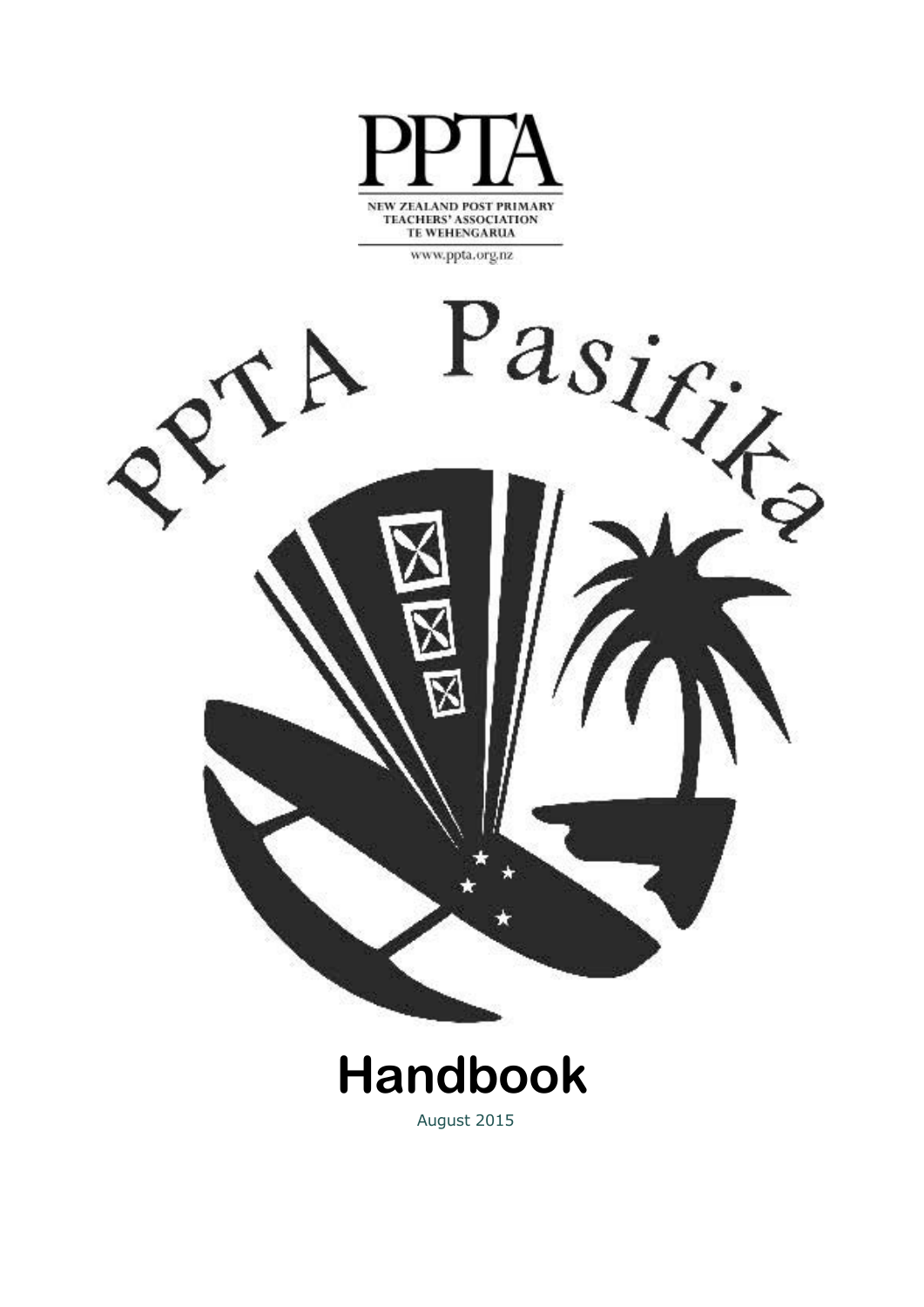Contents **Gonten** 





# **History of the PPTA Pasifika network**

- • The Pasifika network began in 1981 with the establishment of MEAC (Multi-Cultural Education Advisory Committee – 6 Māori and 4 Pasifika members).
- In 1985 the first PPTA Pasifika teachers conference was held at Ngā Taupuwae College.
- In 1986 MEAC was dissolved to form Te Huarahi Māori Motuhake and the Pacific Islands Advisory Committee.
- This committee was renamed Komiti Pasifika after the 1989 PPTA annual conference, at which members approved the position of a Pasifika executive member.
- A second PPTA Pacific Islands teachers conference was held in 1993.
- • In 1996 Pasifika educational issues became a separate priority: "The promotion of a pla n for improving Pacific Islands secondary education" .
- • PPTA held a third conference in April 1997, at which initiatives and strategies to improve secondary school educational opportunities for both Pasifika students and teachers were discussed.
- In 2006 the fourth Pasifika conference, PPTA Pasifika Voyaging the Future was held in Auckland and was a great success.
- • In 2009 the fifth Pasifika conference, PPTA Pasifika The Niu Generation was held at Waipuna Conference Centre 16 - 17 July.
- At the 2010 PPTA Annual Conference the Komiti Pasifika presented a paper; *Mind your language - Our responsibility to protect and promote Pacific Islands languages in New Zealand* as part of a National Languages Policy. The conference unanimously endorsed the recommendations of this paper tha t supported the following:
	- Human Rights Commission proposal on the establishment of a National Languages Policy.
- The development of a Pacific languages strategy designed to implement the Pacific provisions of the National Languages Policy.
- Enabling Pasifika students to learn and use their heritage languages and culture within the New Zealand education system.
- In 2010 the komiti consulted with Pasifika members and put forward claims for the secondary and area school teachers collectiv e agreement bargaining round. One of these was successful in the 2011 settlement of both agreements, and schools are currently applying (via principals) to PPTA for the first round of 30 release days for teachers to attend Polyfests with their students.
- • In 2012 the sixth PPTA Pasifika conference, *Pasifika Voices speak up, speak out, speak loud!* was held at the Waipuna Conference Centre.
- • In 2014 the seventh PPTA Pasifika conference *Lalaga Making Connectionspast-present-future* was held at the Holiday Inn, Auckland Airport.

## **Contents**

| History of the PPTA Pasifika network       | 3  |
|--------------------------------------------|----|
| PPTA Komiti Pasifika                       | 4  |
| Komiti Pasifika contacts in 2015           | 5  |
| Becoming active through networks           | 6  |
| Recruiting new Pasifika members            | 7  |
| Funding for Pasifika activities            | 8  |
| Relationships with other organisations     | 9  |
| Racial harassment in schools               | 10 |
| Equal employment opportunities             | 13 |
| Employment relations education - Mahi tika | 15 |
| <b>Collective Agreements</b>               | 16 |
| Pasifika resources                         | 17 |
| PPTA website and publications              | 19 |
| Abbreviations and glossary                 | 20 |
| PPTA staff - your resource people          | 21 |
| Other important contacts                   | 22 |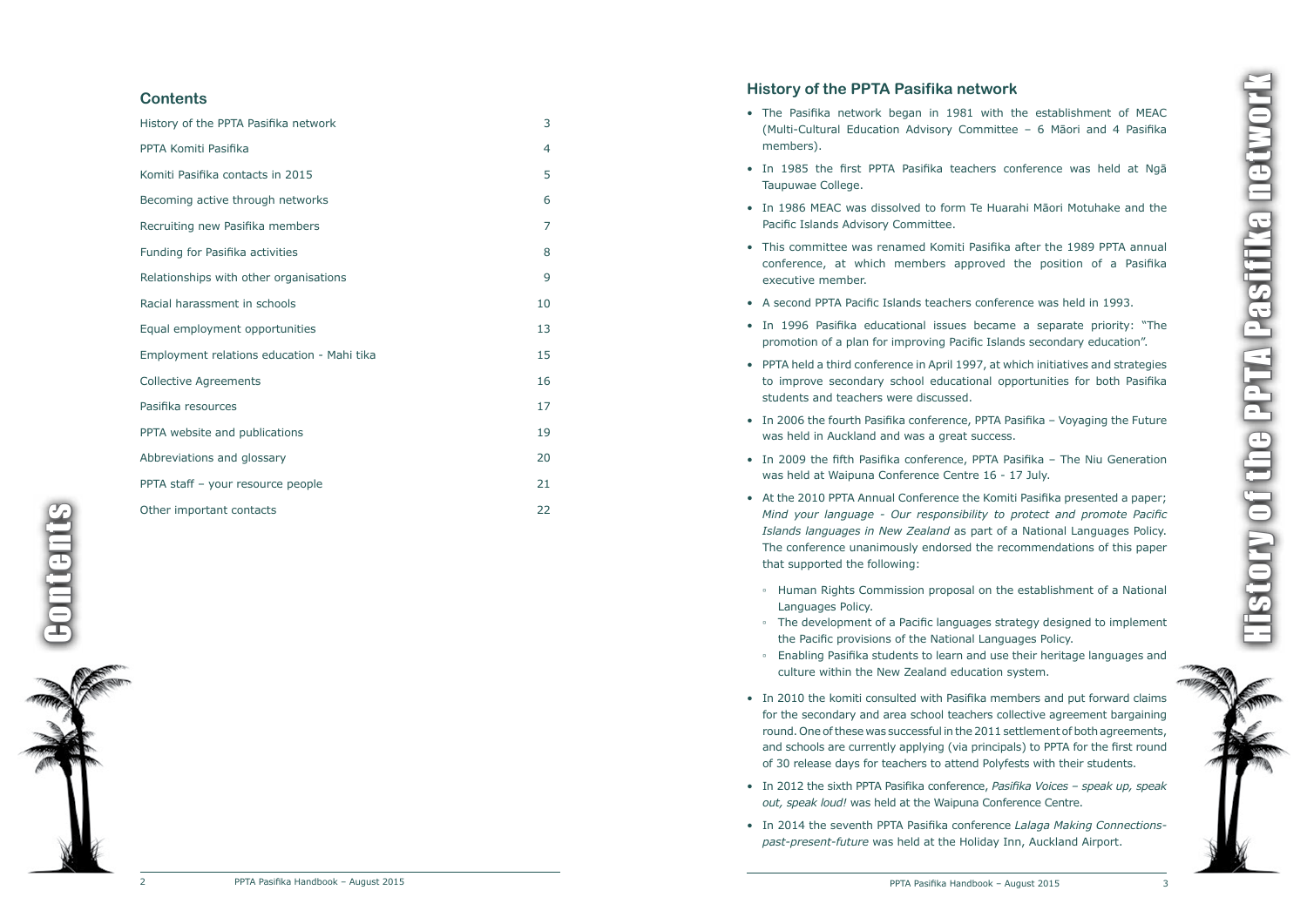

# <span id="page-2-0"></span>**PPTA Komiti Pasifika**

PPTA recognises the particular needs of Pasifika teachers and students, and is committed to the promotion of policies and programmes to address their professional, industria l and cultural issues. This work is co-ordinated nationally through PPTA's Komiti Pasifika which is made up of representatives from around the country, four from the northern area and two from the southern.

Komiti Pasifika also works to build Pasifika teacher networks within PPTA and Pasifika union networks b y undertaking the following activities.

- Liaison and communication with PPTA Pasifika teachers in their area.
- • Promoting the views of Pasifika teacher colleagues at Komiti Pasifika meetings.
- Contributing to national PPTA activities and conferences. In 2008 the Komiti presented a workshop on teaching Pasifika students at PPTA's professional conference in April and a Pasifika dance workshop at the PPTA's Māori teachers' conference in July.
- • Co-ordinating efforts to improve the educational opportunities of Pasifika secondary school students.
- Taking part in PPTA regional activities.
- Council of Trade Unions (CTU) Komiti Pasefika involvement and inter-union activities.
- Liaison with Ministry of Pacific Islands Affairs.
- Liaison with the Pasifika education section of the Ministry of Education
- Liaison with Learning Media.
- Participation in the Council of Pacific Education (COPE).
- Supporting teachers in Pasifika events such as the Auckland Pacific Festival.
- Working with the Pacific Nations Educators Association (PNEA).
- • Co-ordinating activities with PPTA's Māori executive Te Huarahi Māori Motuhake.

Komiti Pasifika contacts in 2012 Pasifika eontaets in 20



Pasifika members in branches and regions are encouraged to communicate with their Komiti Pasifika representatives and to forward issues they would lik e the group to consider and address.

## **Komiti Pasifika contacts in 2015**

#### **Natalie Faitala**

Wesley College, PO Box 58, Pukekohe School Ph: 09 237 0224 School Fax: 09 238 3582 Email: nfaitala@ppta.org.nz

#### **Thom Faleolo**

James Cook High School, PO Box 75647, Manurewa, Auckland School Ph: 09 268 3950 School Fax: 09 268 3951 Email: tfaleolo@jchs.school.nz

#### **Pushpa Reddy**

Waikato Diocesan School for Girls, Private Bag 3051, Waikato Mail Centre School Ph: 07 855 2038 School Fax: 07 855 2039 Email: pbdeo@orcon.net.nz

#### **Maria Lemalie**

Shirley Boys' High School, PO Box 27025, Shirley, Christchurch School Ph: 03 375 7057 School Fax: 03 385 3934 Email: mel@shirley.school.nz

#### **Sinapi Taeao**

Sacred Heart College, 65 Laings Road, Lower Hutt 5010 School Ph: 04 566 1089 School Fax: 04 569 4223 Email: taeaos@sacredheartcollege.school.nz

### **Andrew Barron**

Field Officer PPTA Field Office (Auckland), PO Box 52 006, Auckland Office Ph: 09 815 8610 Office Fax: 09 815 8612 Email: abarron@ppta.org.nz

#### **Doug Clark**

Advisory Officer PPTA National Office, PO Box 2119, Wellington Office Ph: 04 913 4229 Office Fax: 04 382 8763 Email: dclark@ppta.org.nz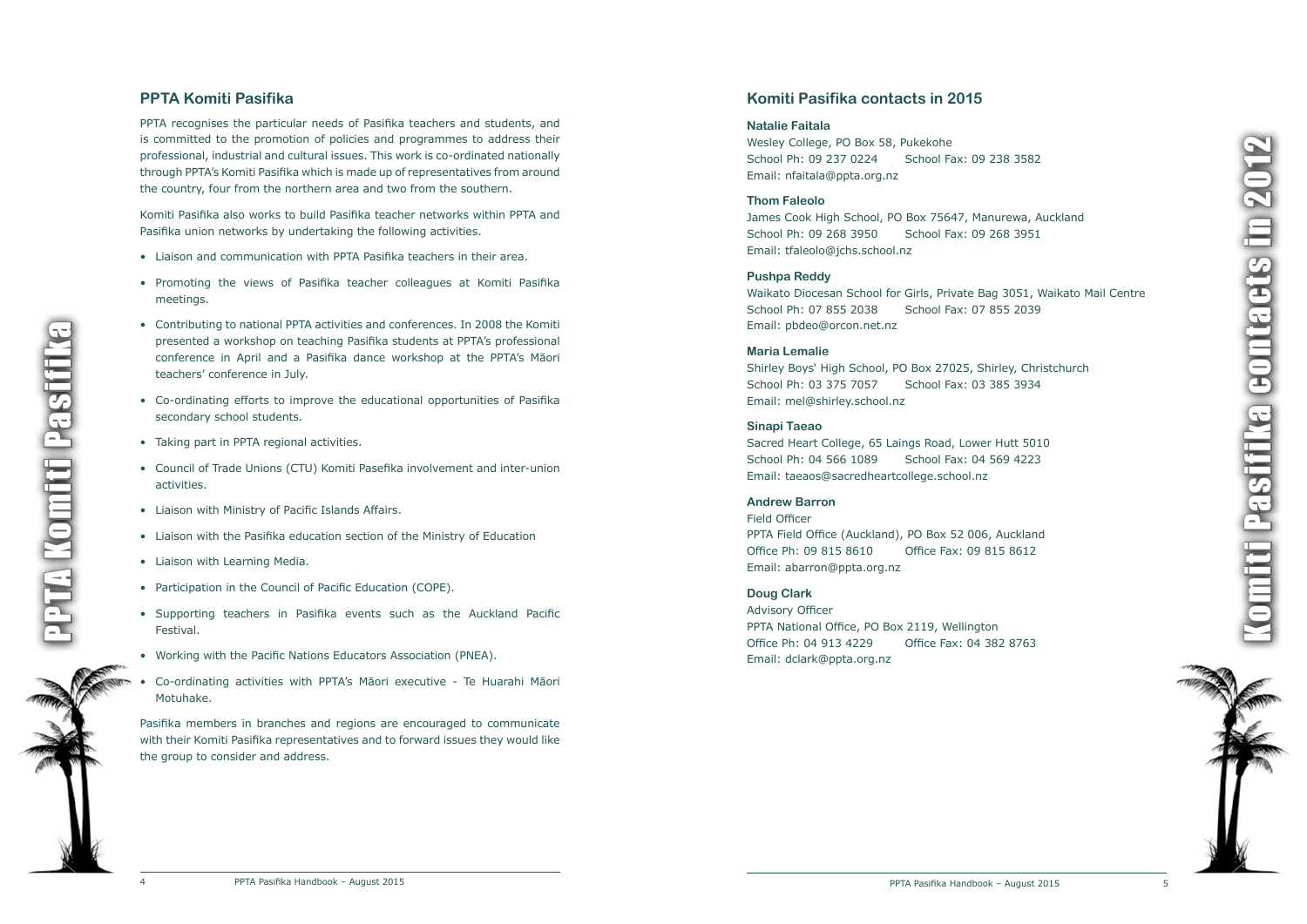



## <span id="page-3-0"></span>**Becoming active through networks**

There are activ e PPTA Komiti Pasifika local groups in both Auckland and Wellington. If you are a Pasifika teacher outside Wellington/Hutt Valley and Auckland and would lik e to join the PPTA Pasifika network, please contact one of the Komiti Pasifika members (p5) or contact Doug Clark at PPTA nationa l office (p5).

The Pasifika network encourages Pasifika teachers to seek nomination as regional Pasifika co-ordinators in their PPTA regions so that all regions have representation (currently in 2015, only fiv e regions do!). All Pasifika teachers are urged to contribute to the PPTA Pasifika network b y participating in regional Komiti Pasifika meetings where possible, or volunteering as a local Pasifika contact person.

PPTA national office maintains a "Pasifika electoral roll" . This roll is used for elections for Komiti Pasifika positions and so tha t members can be contacted and consulted on issues of concern to them.

Members are also encouraged to participate in the CTU Pasefika network, and to attend PPTA employment relations training and branch and regional seminars whenever possible.

Unions do not become stronger by becoming smaller so recruitment is a vital part of organising within your PPTA branch. Teacher members have always recruited new teachers to their schools, and unions have found often the most effective members to do the recruiting are members from similar ethnic, cultural or gender groups. Pasifika members can therefore pla y a vital role in approaching new Pasifika teachers with information about PPTA and inviting them to join.

- • Know the benefits of belonging to PPTA including information on the Pasifika network.
- • Keep up to date through reading PPTA publications such as *PPTA News* , *Collective News,* visiting PPTA's website www.ppta.org.nz and our Facebook page PPTA Pasifika.
- Have a supply of membership forms, booklets, and Education Benevolent Societ y (EBS) forms. Ensure they tick the Pasifika Electoral Roll box.
- Work with others (elected members and staff).
- Have a known Pasifika contact person in your branch wherever possible.

When there is an issue of particular significance to Pasifika teachers in branches, regions or nationally, the PPTA Pasifika network is useful to gain support and share information and resources in addressing the issue.

"Networks are an essential part of all power and especially politics. More deals are done and achieved because people know and trust one another, and can call on one other to influence a decision, than because of the truth or justice of a cause, a passionate speech, a learned book, or a law suit (though these at least get you some attention). "

- Plan your approach.
- Be low-key and friendly.
- Listen without interrupting.
- Respect views and avoid arguments.
- A copy of the latest *PPTA News* may be a starting place for initiating discussion.
- Talk about PPTA's strengths and achievements
- Where there is a specific issue of concern at your school, invite Pasifika teachers to come to a meeting to discuss it.

Some people you approach will join at once, others mak e it very clear they are not interested. There ma y be responses anywhere between these two extremes. Common sense and a friendly open approach works best in recruiting women members. Avoid a hard sell; it rarely works. Stick to the basic benefit of promoting collectiv e strength and unity. A good general rule is no more than three approaches and forget it  $-$  at least for a time.



*The Women's Power Handbook Joan Kirner and Moira Rayner, 1999 p.273*

# **Recruiting new Pasifika members**

The following is a handy guide to recruiting beginning or existing Pasifika teachers to join PPTA.

#### **Be prepared**

### **Step by Step**

#### **Dealing with Responses**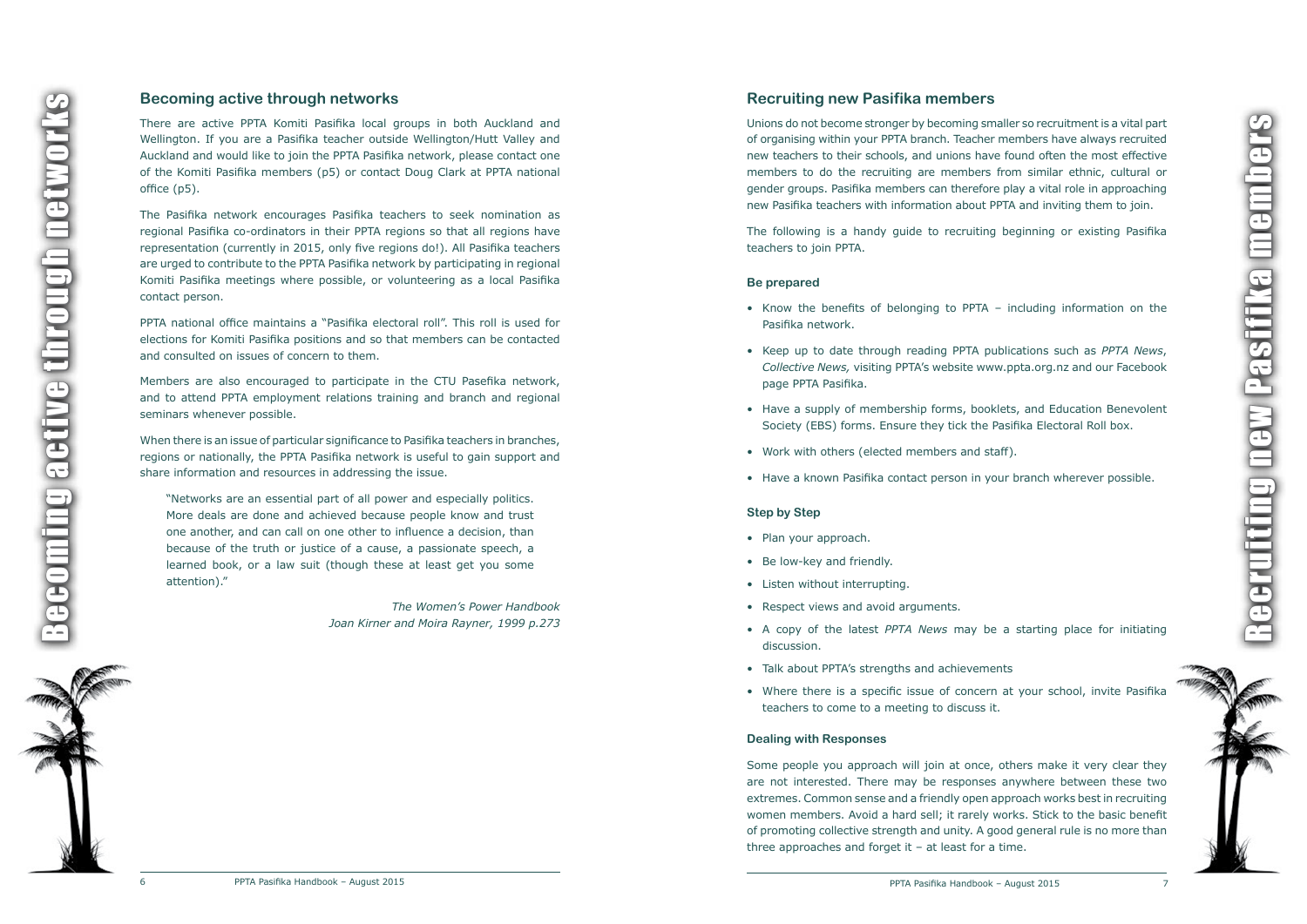## <span id="page-4-0"></span>**Funding for Pasifika activities**

The national Komiti Pasifika is allocated an annual budget for costs such as meetings, travel and networking.

#### **Regional funding**

All 24 regions of PPTA are provided with a capitation grant to fund regional activities. Regions use these funds for meetings, catering and member education, and for other costs such as leave without pa y for attendance at seminars.

After authorisation from your region, travel and accommodation may be arranged through PPTA national office and charged back to your region. For travel b y car, a rental car must be booked if the distance is more tha n 140 kilometres.

Regional Pasifika network activities are funded from regional funds. While most Pasifika teachers are based in the Auckland, Wellington, Hutt Valley and Canterbury regions, there are Pasifika teachers scattered throughout all 24 regions of PPTA. In recent years Auckland, Wellington and Hutt Valley regions have supported their Pasifika networks, and Canterbury has indicated tha t it will also allot regional funds for this purpose.

#### **Travel and accomodation**

#### **Professional development**

PPTA Komiti Pasifika has a member on the CTU Komiti Pasefika, which is made up of Pasifika representatives from CTU affiliate unions. The aim of the CTU Komiti Pasefika network is to educate current and potential union activists. It also encourages the involvement of Pasifika union members through providing the opportunit y to network, providing union education and advice, and seeking recognition from relevant bodies in order to influence them and participate in decision and policy making to meet the demands of Pasifika people.

For attendance at professional development conferences, Pasifika conferences, PPTA's annual conference and regional conferences always apply to your school' s professional development budget first.



## **Relationships with other organisations**

### **Ministry of Education (Pasifika education) -** www.minedu.govt.nz

Komiti Pasifika receives communications from Pasifika education and is currently seeking to establish a regular meeting with Pasifika education staff to exchange ideas and issues. *Talanoa Ako: Pacific Education Talk* is its publication which focuses on wha t is happening in Pasifika education and reports on new programmes and initiatives.

### **CTU Komiti Pasefika -** www.union.org.nz/about/pasefika.html

Relationships with other organisationselationships with other organisati



#### **The Council of Pacific Education (COPE)**

COPE is the Pacific sub-regional arm of Education International (EI), the world body of teachers' organisations. As the South Pacific regional organisation of teacher unions, COPE is made up of affiliate unions in Papua New Guinea, Solomon Islands, Australia, New Zealand, Vanuatu, Fiji, Tonga, Cook Islands, Samoa , Tuvalu, Kiribati and New Caledonia. From 2001 to 2005 New Zealand was represented b y PPTA member of the Wellington area Komiti Pasifika, Vernon Tile, as COPE vice-president. From 2006 to 2008 PPTA's Ana Rees was assistant women' s co-ordinator. In August 2008 PPTA sent a delegation, including Komiti Pasifika and Te Huarahi representation, to the COPE round table and biennial conference. In 2010 COPE held a smaller conference which the PPTA president attended.

PPTA and NZEI have jointly hosted the two recipients of the Alisi Fusi Wightman scholarship , which is conducted b y COPE and funded b y PPTA, NZEI and the Australian Education Union (AEU).

The scholarship is offered biennially and is open to women nominated b y COPE affiliate unions in the Pacific. The recipients are hosted b y the New Zealand and Australian unions for a week each.

The last time the recipients were Jane Kora from the Cook Islands Teachers Institute and Mere Moci from the Fijian Teachers' Association. During their time with PPTA they visited schools and engaged in union activities in Wellington, Whanganui and Auckland.

**Ministry of Pacific Island Affairs -** www.minpac.govt.nz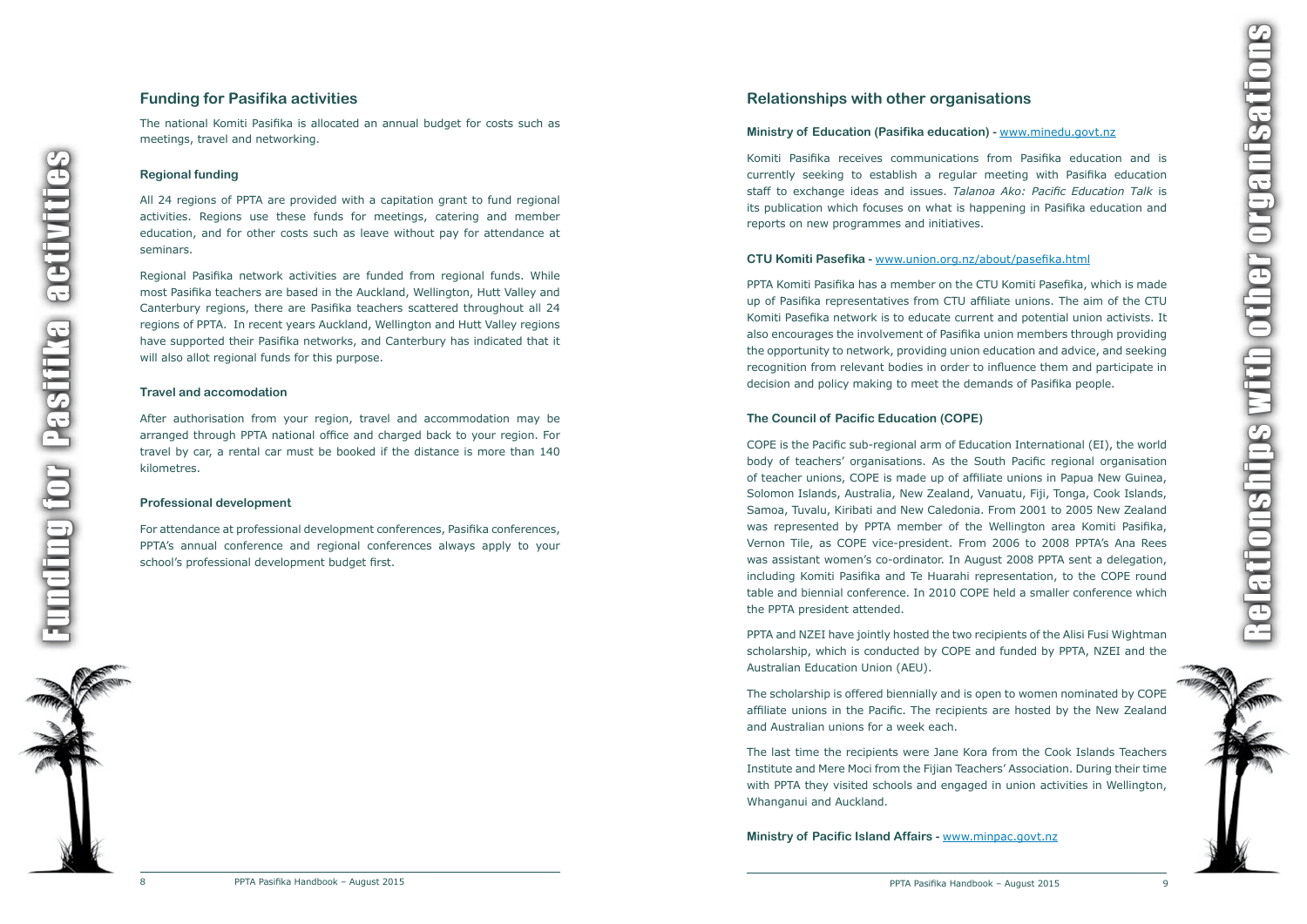## <span id="page-5-0"></span>**Racial harassment in schools**

#### **Definition of racial harassment**

The Human Rights Commission defines racial harassment as behaviour that is uninvited and humiliates, offends or intimidates someone because of their race, colour or ethnic or national origin. It can involve language, written or visual material or a physical act. The behaviour usually has to be repeated, however there will be times when the behaviour is so significant, or has such a detrimental effect on the person it is directed at, that even one incident will be considered unlawful.

Behaviour that may amount to racial harassment includes the following.

- Derogatory remarks about a person's ethnic group, the colour of their skin, or the place they were born.
- Name calling including making up names or using derogatory names that are associated with a person's ethnicity.
- Comments about what a person eats, or their cultural practices, food, dress or religion.
- Embarrassing or offensive jokes related to a person's ethnicity.
- A teacher making racial remarks to a student or casting racial slurs by referring negatively to their ethnicity, skin colour, place of origin. For example, "they ma y have done things lik e this in the bush where you came from" or "a black boy like you wouldn't understand this".
- Display of posters, pictures or graffiti of a racial nature which could reasonably be expected to offend.

Under the Human Rights Act 1993 these behaviours can amount to racial harassment if they are repeated or sufficiently serious to have a detrimental effect on the person who is the subject of them. The effect of the harassment may be evident in a variety of ways, for example absenteeism, changes in behaviour, mood changes, lower productivit y or work quality. The Human Rights Act 1993 makes racial harassment unlawful. Racial harassment leads to lost learning opportunities and discourages confident and respectful relationships within the school community.

- lead to an environment free from racial harassment, where they feel physically and emotionally safe, without barriers to educational achievement.
- • enhance the learning environment and maximise their educational opportunities.
- help to reduce absenteeism students experiencing harassment will have a forum in which to discuss their concerns and a process to work towards a resolution, allowing them to feel comfortable in the school environment rather than removing themselves from it.
- help students who are the designated contact people to gain important life skills.
- educate and warn students and staff who may be potential harassers by changing the climate in the school and lessening the possibilit y of such behaviour.

#### **Effects of racial harassment**

- help to provide an environment that is free from racial harassment, where they can feel physically and emotionally safe.
- increase job satisfaction and reduce stress levels thus contributing to a more harmonious work environment.
- provide a process that ensures any complaints are dealt with fairly, in confidence and without bias.

The effect on the recipient is invariably negative. In the school setting racial harassment can affect academic performance, undermine people' s confidence and leave them feeling fearful, humiliated, angry or ashamed of their origins. In some instances, people remain scarred for life. It will almost always create an unpleasant atmosphere and render boards of trustees liable for the actions of the harassers.



Racial harassment can affect a person's feelings of self-worth and reduce their self-confidence. It can distract them from their study or work and affect their health. The psychological impact can remain for many years and influence man y aspects of their life. It can affect how they perform at school or in their job and can lead to loss of educational or employment opportunities, absenteeism and truancy .

A person who racially harasses another can become the object of a complaint to the board of trustees, a personal grievance or a complaint to the Race Relations Office.

#### **Racial harassment policy and procedures**

There are considerable benefits to having a racial harassment policy and procedures in the school community.

For students such policies and procedures can:

For staff such policies and procedures can:

For boards of trustees such policies and procedures can:

- help to avoid behaviours that could lead to costly law suits.
- reduce or remove their liability as employers should a racial harassment case



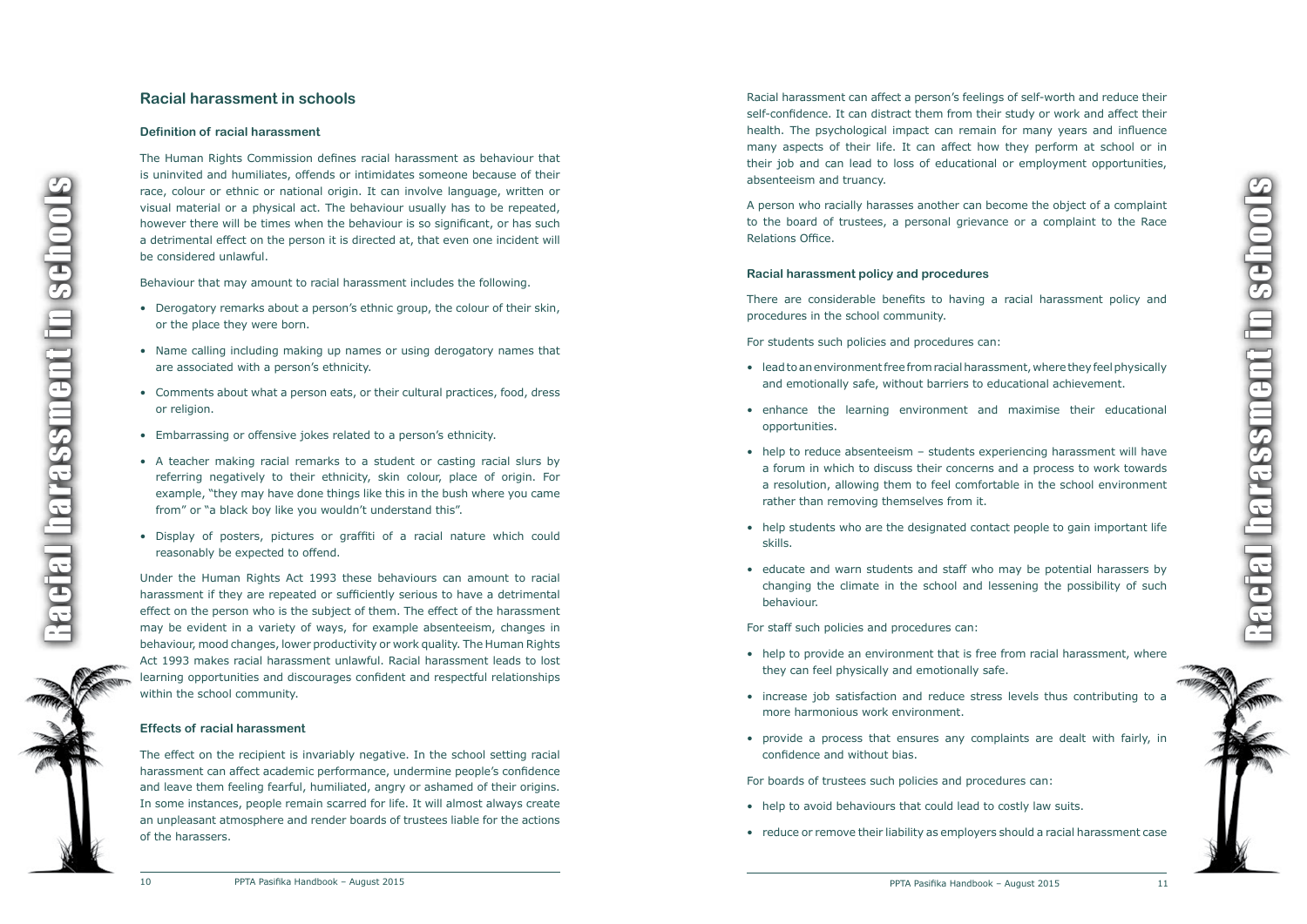<span id="page-6-0"></span>proceed under the Human Rights Act 1993 or the Employment Relations Act 2000.

- demonstrate to students, parents and the wider community that the school is committed to providing a positiv e learning environment which values cultural diversity, is free of racial harassment and enhances the public image of the school.
- • assistin meeting the charter requirements specified in the *National Education Guidelines* to provide a saf e physical and emotional environment.
- help the board to deal with potentially difficult situations.
- reduce absenteeism and increase job satisfaction for staff, thereby reducing costs related to sick and other leave.

#### **The school community - a racial harassment free zone**

The Human Rights Commission in 2001 put together an excellent resource specifically designed to help schools put in place a programme on racial harassment. The programme is designed to increase awareness and change attitudes so tha t the school becomes free of racial harassment. This resource is designed to help schools develop a culture in which everybody feels saf e and secure in their own identit y and able to confide in, and be understood by, their teachers and fellow pupils.

It includes the following information about how to mak e the school communit y into a racial harassment free zone.

- A guide to policy and practices.
- The co-ordinator's handbook.
- A contact person's handbook.

Process rather than issues are the main focus. Taking time to consult and involve people in the development of an EEO programme is vital to its success.

The resource is available from the commission free of charge to schools and can also be found on the Human Rights Commission website: http://www.hrc. co.nz/index.php?p=13830 .

Outlines assistance available at work to people with disabilities – and to their employers.



PPTA has a strong commitment to promoting equal employment opportunities (EEO) for all. W e want to see workplaces which enable and encourage the development of all staff, workplaces which are free from discrimination, and which provide saf e and health y working conditions for a diverse and changing workforce.

Employers have a moral obligation to treat their employees fairly and well. The principles of social justice have application in schools as elsewhere. Developing and implementing an EEO programme is an effective way of removing inequalit y and discrimination from workplaces. Schools need to cater for a range of staff with differing abilities, skills, attitudes and career aspirations. EEO in practice requires an appreciation of individual differences, sensitivity, flexibility and an understanding of how to meet the diverse needs of a range of staff .

#### **EEO and New Zealand Law**

*Human Rights Act 1993 (and amendments)*

This act brings together the Race Relations Act 1971 and the Human Rights Commission Act 1977 and extends the areas where discrimination is unlawful.

#### *Equal Pay Act 1972*

Covers equal pa y for the same job . This act has not addressed the issue of gender segregation in jobs, nor the gender pay gap.

*Disabled Persons Employment Promotion Act 1960*

*Disabled Persons Community Welfare Act 1975*

Describes the access requirements for public buildings and legal commitments.

*Parental Leave and Employment Protection Act 1987*

Sets minimum standards and rights in taking leave to giv e birth and care for children. Paid parental leave has been available since July 2002.

*State Sector Act 1988 (and amendments)*

Relates to state employers and employees. "Good employer" provisions require an equal employment opportunities programme.

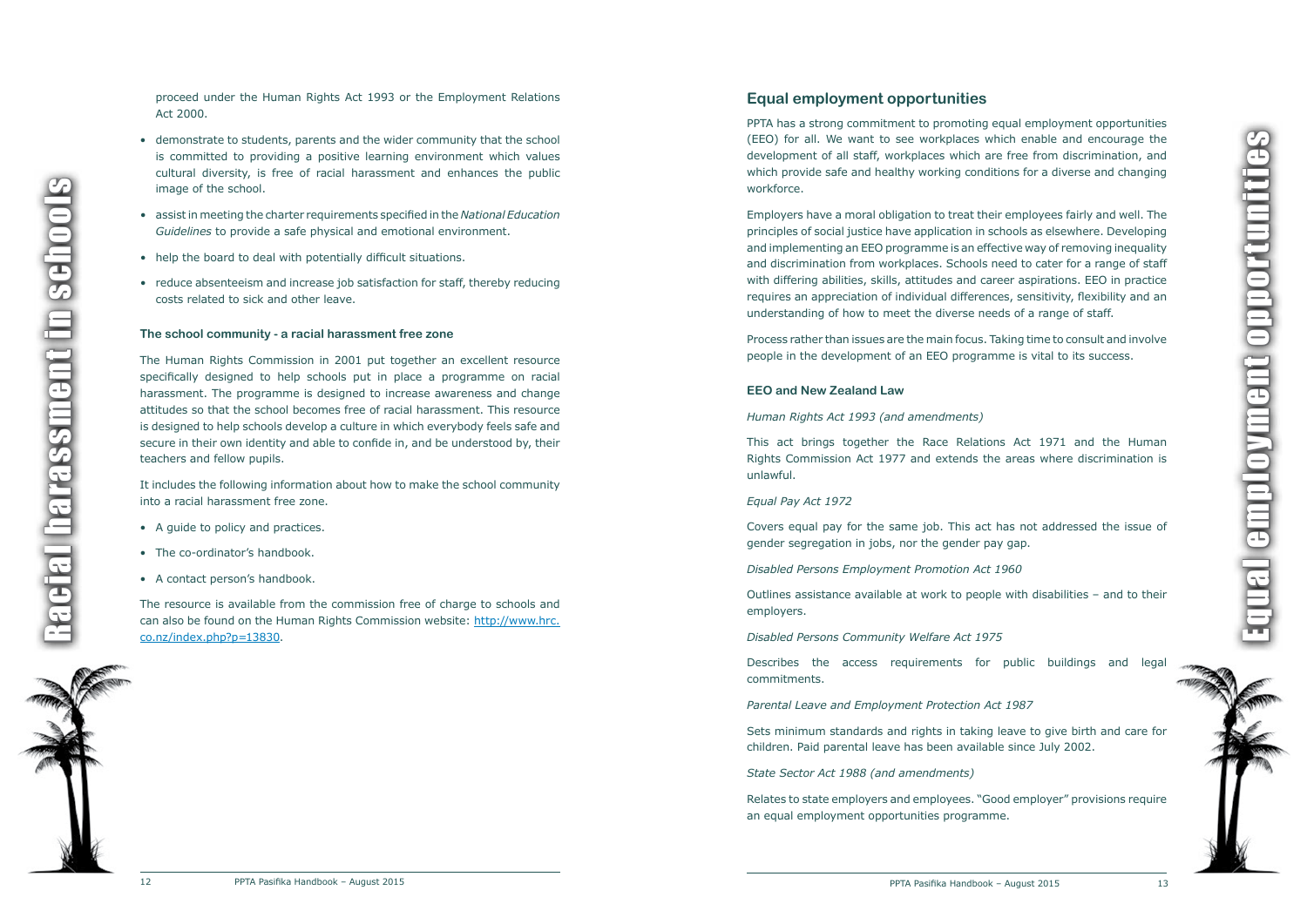

#### <span id="page-7-0"></span>*Bill of Rights Act 1990*

Provides for freedom of expression and freedom from discrimination.

#### *Employment Relations Act 2000 (amended 2014)*

Contains personal grievance provisions, including procedures for dealing with sexual and racial harassment.

#### **Glossary for EEO**

**Equal Employment Opportunities - EEO** : A systematic, results-oriented set of actions tha t is directed towards the identification and elimination of discriminatory barriers tha t cause or perpetuate inequality in the employment of an y person or group of persons. Equal employment opportunities ensure fair treatment for all people, free from direct or indirect discrimination.

- less favourable treatment in comparison to another person of a different group , or
- • less favourable treatment on the basis of a characteristic or presumed characteristic tha t is associated with the group the person comes from (eg. ethnic origin, gender, marital status, family status, age, sexual orientation, sexualit y or religion).

**Affirmative action:** Any positive action that is taken to make up for past disadvantage or discrimination, so that everyone ma y have an equal chance to tak e advantage of opportunities.

**EEO programme:** An EEO programme is a planned and systematic approach to eliminating discrimination. It sets up an activ e process for identifying the barriers to equal employment opportunities and a pla n to remove these barriers, and monitor and report on progress made.

**Direct discrimination:** Direct discrimination occurs when there is:

**Victimisation:** Treating people unfairly in any way because they exercised their right to lodge a complaint, or because they supported someone else who acted on those rights.

**Systemic discrimination:** Where an entire network of rules and practices disadvantages one group and advantages another.

The Employment Relations Act's objective is to build productive employment relationships through the promotion of mutual trust and confidence. The aim of ERE is, therefore, to increase participants' skills and knowledge of employment matters, to improve relationships in the workplace and enable employers, employees and unions to dea l with each other in good faith.

## **Employment relations education - Mahi tika**

#### **Background**

The Employment Relations Act 2000 *(amended 2014)* provides paid leave to eligible employees to undertak e employment relations education (ERE). Eligible employees are union members who are covered by, or bargaining for, collectiv e agreements.

#### **Entitlement**

ERE leave is a collectiv e entitlement held and administered b y unions and allocated to employees. The leave can be used only for education that is approved under section 72 of the act. This ensures tha t all courses provide good quality and relevant ERE.

The entitlement to ERE leave under the Employment Relations Act 2000 can be exercised only in respect of approved courses of ERE. These ERE courses must meet the objectives of the act.

#### **Aim**

#### **Mahi tika**

PPTA offers a series of ERE courses (called Mahi tika) and details of these are available from your field officer. Mahi tika courses are great and Pasifika network members are strongly encouraged to participate in them whenever possible. **Specific Mahi tika courses for Pasifika members are also run, usually in Auckland.** However Pasifika members from outside the region can also attend. The CTU also runs Pasifika member ERE approved courses and fono that PPTA members can attend.

#### **Membership Education Programme**

A PPTA booklet (orange-covered) entitled *Membership Education Programme*  includes administrative guidelines on applying for and using ERE leave and funding. However the first port of call for information and eligibilit y to attend ERE courses is your local PPTA field office.





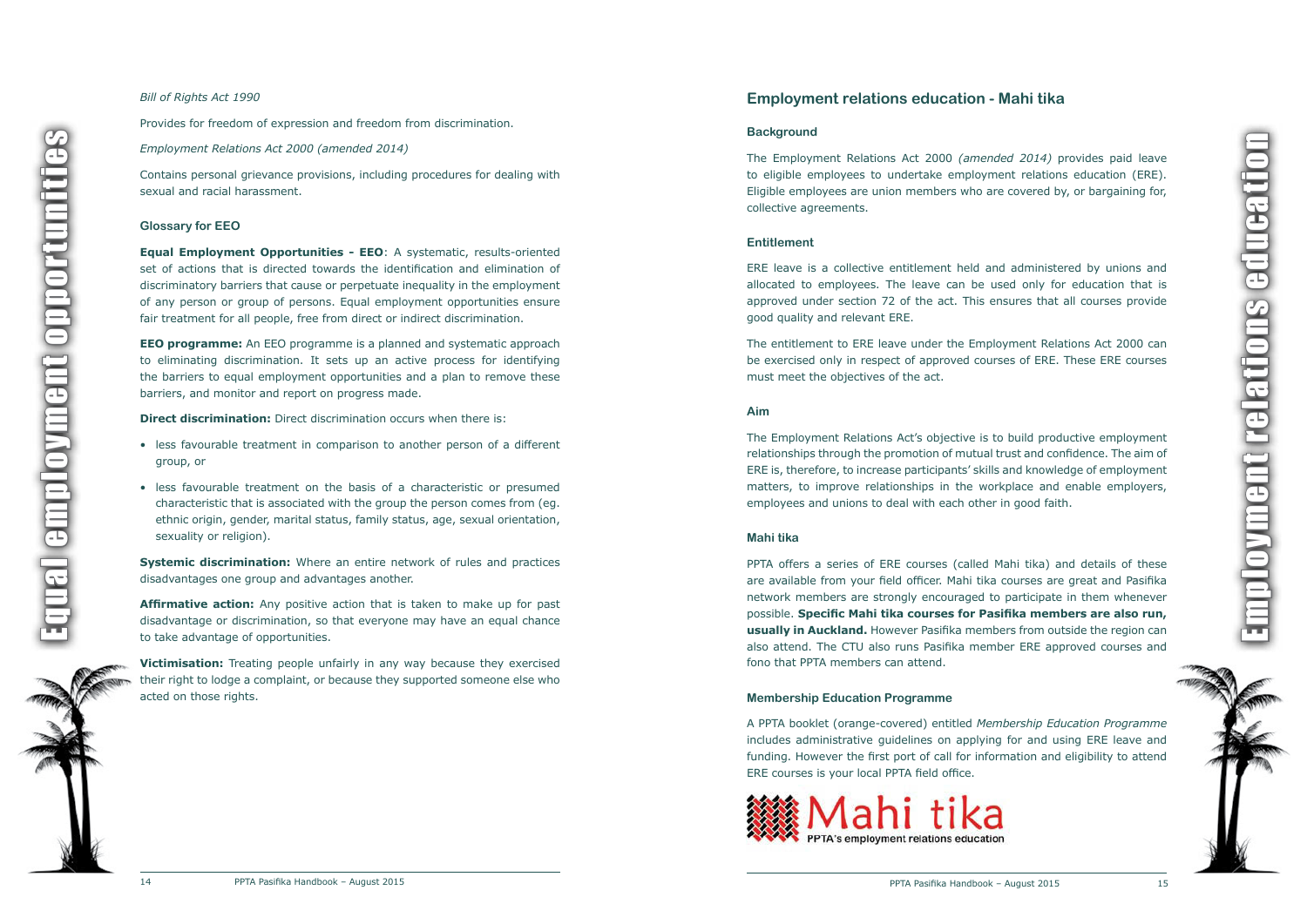### 3584 ngmedia.co.nz

## <span id="page-8-0"></span>**Collective Agreements**

PPTA negotiates five collectiv e agreements:

1. The Secondary Teachers' Collective Agreement (STCA) covers about 17,000 secondary teachers and the STCA bargaining is always a major event in the life of PPTA as this is our largest collectiv e agreement and sets the rates tha t are the basis for area school teachers. The lasr bargaining round however sa w the end of the unified pa y scale and pa y rates do not automatically flow on to area school or primary teachers. The current STCA expired on 31 June 2015. One of the claims put forward b y Pasifika members in the last round was successful and schools are currently applying for their first round of 30 release days for teachers to attend Polyfests with their students.

2. The Area Teachers' Collective Agreement (ASTCA) is jointly bargained by PPTA and NZEI jointly and will expire on 23 November 2015. Bargaining was greatly complicated last round b y the new separate secondary and primary pa y scales. The 30 Polyfest days won previously (see STCA above) are also open to area school teachers (via application by school principals).

3. The Secondary Principals' Collective Agreement (SPCA) will expire on 31 March 2016. In the last negotiations, SPANZ claimed bargaining agent status for its member principals and joined in the bargaining of the agreement (with PPTA taking the lead advocate role). In the event, this proved quite effective and it is likely that bargaining will be conducted jointly again next year.

4. The Area Principals' Collective Agreement (ASPCA) will expire in June 2016. Both NZEI and SPANZ will be involved in bargaining and the claims process will follow the primary and secondary principal settlements.



email info@learningmedia.co.nz or access http://www.learningmedia.co.nz.

5. The Adult and Communit y Education Staff Collectiv e Agreement (ACE CA) is also negotiated b y PPTA. It covers the (sadly much diminished) workforce of tutors and co-ordinators of evening (ACE) classes and the current agreement expires in March 2016.

> PEC is the new name for the Pacific Island Education Resource Centre and is situated in Auckland. It provides a wide variety of Samoan, Tongan, Niuean and Cook Island educational resources, and also provides educational courses and programmes.

## **Pasifika resources**

#### **Learning Media**

A comprehensive list of all the Pasifika learning materials published b y Learning Media for the New Zealand Ministry of Education over the past 25 years is available from:

| Learning Media Distribution Centre |                       |
|------------------------------------|-----------------------|
| PO Box 3292                        | Facsimile: +64 4 568  |
| Wellington                         | Email: orders@learnir |

Between 1947 and 1973, the New Zealand Department of Education published learning materials in Samoan, Cook Islands Māori, Tokelauan, Niuea n and English for schools in the Pacific. Since 1976, the Ministry of Education has published Pasifika language materials for schools in New Zealand. Learning Media publishes these materials in fiv e Pasifika languages for the ministry for free distribution to target audiences in New Zealand schools and early childhood education services.

These materials are published in Samoan, Cook Islands Māori, Tongan, Tokelauan and Niuea n – and, since all children in New Zealand schools need learning materials from time to time about the Pacific and about Pasifika communities in New Zealand, Pasifika learning materials are also occasionally published in New Zealand Māori and English.

For information about new Pasifika learning materials published for the New Zealand Ministry of Education by Learning Media, please refer to issues of Resource Link in the mid-monthly Education Gazette:

Once in the site you can do a search for an y specific kind of resource, ie, a search with the word "Pacific" brings up over 80 links to specific resources.

### **Pacific Education Centre (PEC)**

#### Visit http://www.pec.ac.nz

PEC can also be contacted b y phone at: 09 270 1003.



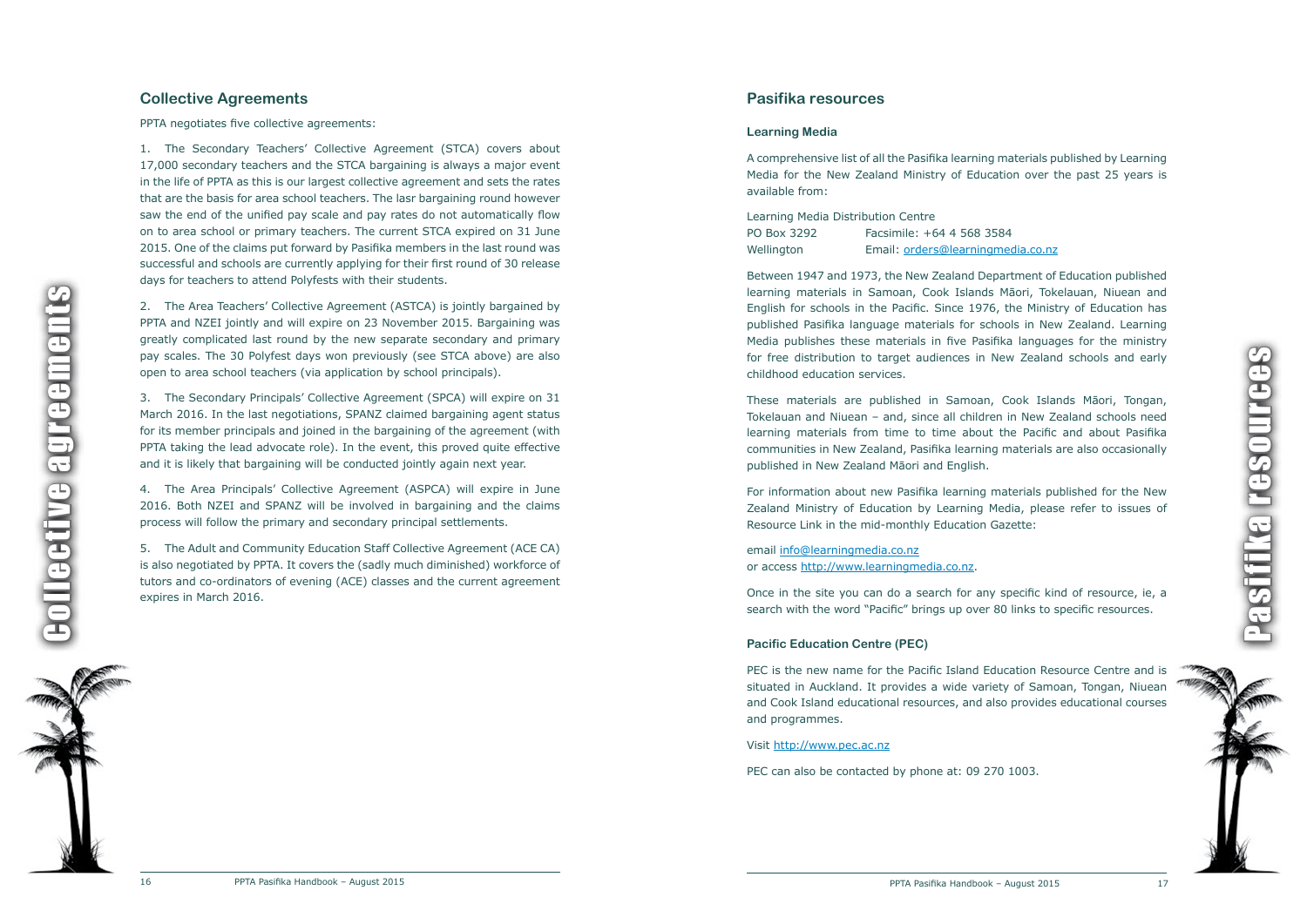

#### <span id="page-9-0"></span>**Publications with a Pasifika focus**

*Leo Pasifika:* News from the Ministry of Pacific Island Affairs.

*Folauga:* A Samoan journal with short plays, poetry, fagogo. *(discontinued 2012)*

*Many Voices:* Professional journal published in English for teachers.

*Tupu:* Series of books and audio cassettes published in Cook Islands Māori, Niuean, Samoan, Tokelauan and Tongan. *(discontinued 2012)*

**Spasifix:** Pacific lifestyle magazine including cultural and social issues.

**Toktok:** Newsletter put out by Auckland University Centre for Pacific Studies.

#### *Ministry of Education Pasifika and ESOL Resources:*

http://leap.tki.org.nz/Ministry-of-Education\_Pasifika-and-ESOL-resources

*Language Enhancing the Achievement of Pasifika (LEAP):* 

http://leap.tki.org.nz/Pasifika-languages-in-schools

#### *Bilingual Leo Coalition*

PPTA website and publicationswebsite and publicatio



## **PPTA website and publications**

The PPTA website www.ppta.org.nz has a Pasifika members section which provides information, links and forum facilities for Pasifika members. Visit:

http://www.ppta.org.nz/index.php/who-we-are/komiti-pasifika

PPTA written publications include:

- *• The Collective News* (distributed to branches for all members)
- *• The PPTA News* (distributed to branches for all members)
- The PPTA information sheets:
	- *• Field officers*
	- *• Fixed term agreements*
	- *• Flexible work entitlements*
	- *• Interacting with students*
	- *• Maternity grant*
	- *• Parental leave*
	- *• Rest and meal breaks*
- *• Guidelines to assist Boards of Trustees to Meet Their Good Employer Obligations to Māori)*
- *• Membership Education Programme*
- *• Safe Schools Guidelines*
- *• Surplus Staffing Handbook*
- *• PPTA Pasifika Handbook*
- *• PPTA Women's Handbook*
- *• The PPTA School Anti-violence Toolkit 2012*
- *• PLD Toolkit*
- *• Change Management Toolkit*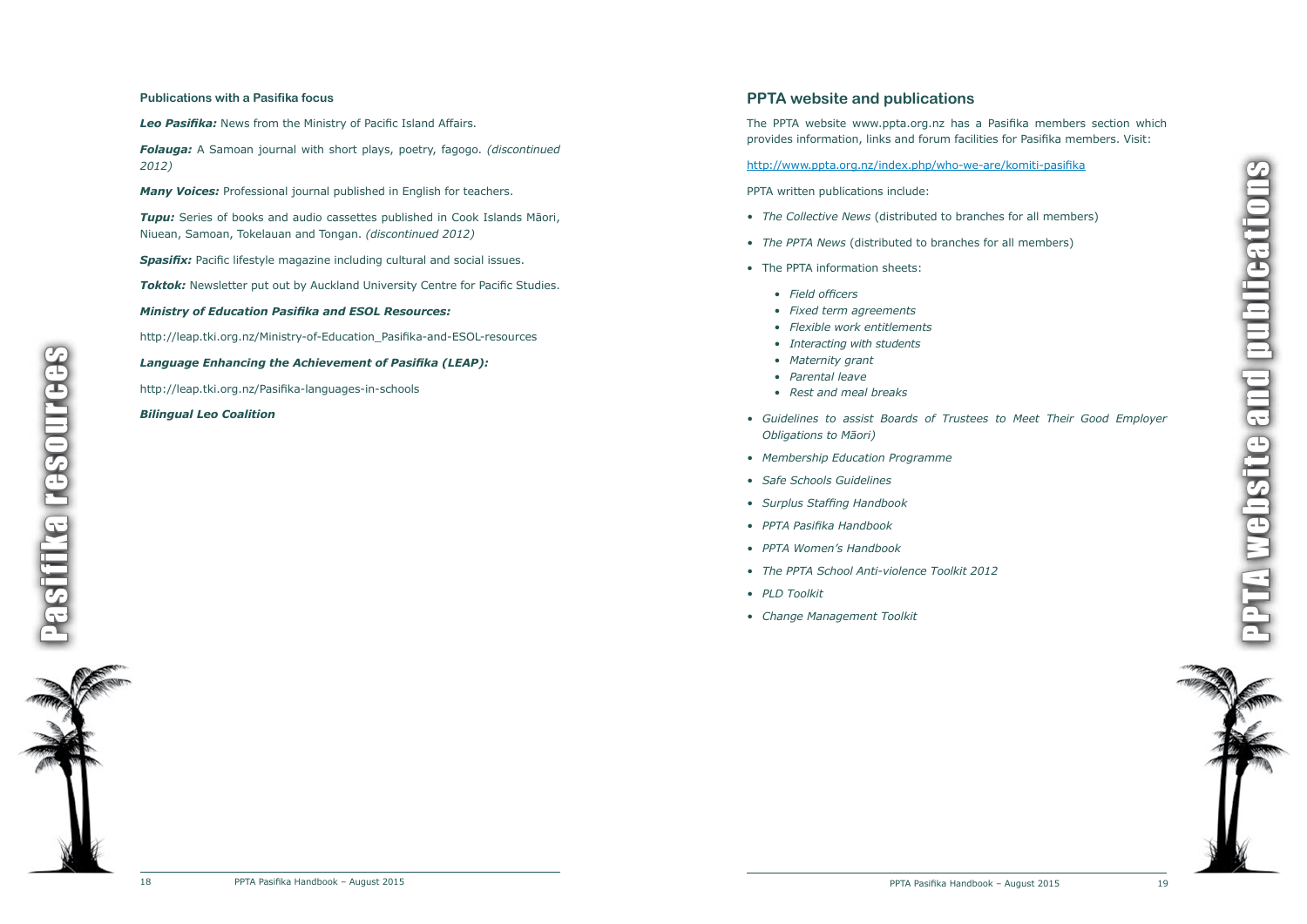## <span id="page-10-0"></span>**Abbreviations and glossary**



| <b>ACTU</b>           | Australian Council of Trade Unions.                                                             |
|-----------------------|-------------------------------------------------------------------------------------------------|
| <b>APEC</b>           | Asia Pacific Economic Cooperation.                                                              |
| <b>APRO</b>           | Asian Pacific Regional Organisation (of ICFTU).                                                 |
| <b>COPE</b>           | Council of Pacific Education (Pacific arm of EI).                                               |
| <b>ECPL</b>           | Early Childhood Pacific Link.                                                                   |
| ΕI                    | Education International.                                                                        |
| <b>FAGASA</b>         | National Organisation of Samoan Language Teachers.                                              |
| <b>ICFTU</b>          | International Confederation of Free Trade Unions.                                               |
| <b>KP</b>             | Komiti Pasifika of PPTA.                                                                        |
| <b>KP of CTU</b>      | Komiti Pasefika of NZ Council of Trade Unions.                                                  |
| <b>Learning Media</b> | Publishers of Pacific Islands resources provided free to<br>state and state integrated schools. |
| <b>NZCTU</b>          | New Zealand Council of Trade Unions.                                                            |
| <b>PAG</b>            | Pacific Advisory Group.                                                                         |
| <b>PEC</b>            | Pacific Education Centre (originally PIERC).                                                    |
| <b>RUPE</b>           | Research Unit in Pacific Education.                                                             |
| <b>SEMO</b>           | Strengthening Education in Mangere and Otara Project.                                           |
| <b>SPOCTU</b>         | South Pacific and Oceanic Council of Trade Unions (Pacific<br>arm of APRO).                     |

## **PPTA staff – your resource people**

PPTA staff - your resource people**N STATI - VOUT FESOUTE E DEOD** 



For further information or for advice and guidance, consult the advisory officer or your local PPTA field office.

### **Advisory officer: Pasifika: Doug Clark**

PPTA National Office PO Box 2119 Wellington 6140 Ph (04) 913 4229 Email dclark@ppta.org.nz

#### **Field offices**

Auckland Level 1, 4 Western Springs Road, Morningside, Auckland PO Box 52 006, Auckland 1352 Ph (09) 815 8610, Fax (09) 815 8612 Email auckland@ppta.org.nz

#### Hamilton

Level 1, 650 Te Rapa Road, Te Rapa, Hamilton PO Box 20 294, Hamilton 3241 Ph (07) 849 0168, Fax (07) 849 1794 Email hamilton@ppta.org.nz

### Palmerston North

Level 2 Guardian Trust House, cnr The Square and Main Street, Palmerston North PO Box 168, Palmerston North 4440 Ph (06) 358 4036, Fax (06) 358 4055 Email palmerston@ppta.org.nz

### Christchurch

Level 1, 501 Papanui Road, Papanui, Christchurch Ph (03) 366 6524 Fax (03) 379 4011 Email christchurch@ppta.org.nz

### Dunedin

Level 1 Queen's Garden Court, 3 Crawford Street, Dunedin PO Box 1561, Dunedin 9054 Ph (03) 477 1311, Fax (03) 477 1804 Email dunedin@ppta.org.nz